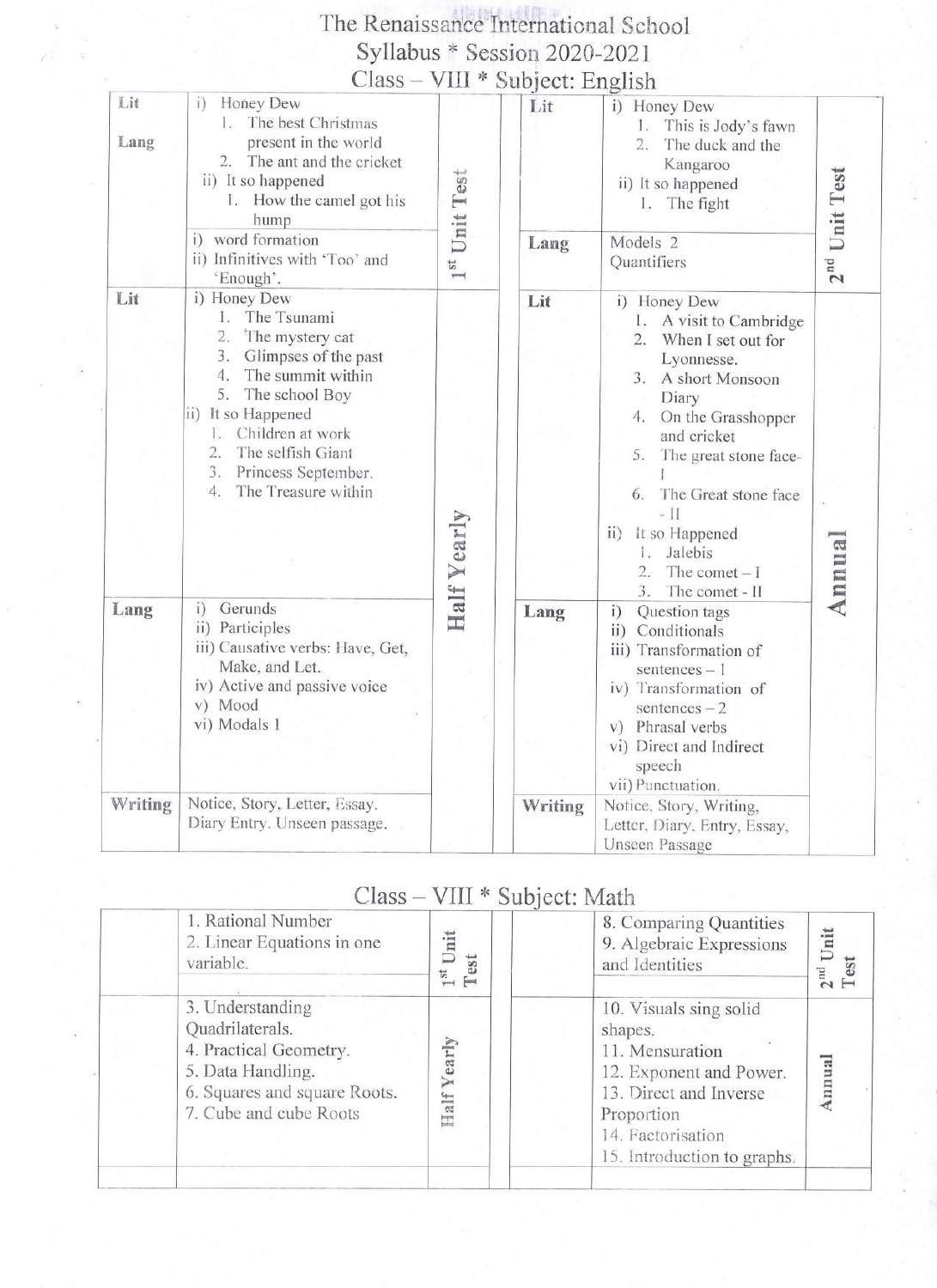#### Class - VIII \* Subject: Hindi

|             | へいいいつ                                                 | $\mathbf{v}$ and $\mathbf{v}$ | OUU VUI. TIIIUI |                                                              |                     |
|-------------|-------------------------------------------------------|-------------------------------|-----------------|--------------------------------------------------------------|---------------------|
| Lit<br>Lang | भसंत पाठ - 1, 2, 3, 4<br>संधि, समास                   | Test<br>Unit<br>P.<br>$v = 1$ | Lit<br>Lang     | मसंत पाठ - 10, 11, 12, 13<br>अनुच्छेद, सुचना लेखन            | es<br>Unit<br>$2nd$ |
| Lit         | भरतंत पाठ – 5, 6, 7, 8, 9<br>भारत की रबीज पाठ – 1 - 5 | Yearly                        | Lit             | गरांत पाठ - 14, 15, 16, 17, 18<br>भारत की रबीज पाठ – $6 - 9$ | U.a.                |
| Lang        | कारक, पत्र लिखन, काल, मुहाबरे                         | Half                          | Lang            | अनुच्छेद, पत्र लेखन, समास                                    | nn                  |

| Ch1. Crop production and<br>management.<br>Ch 4. Materials: Metals and<br>Non-metals                                                                                                                                          | Unit<br>Test  | Ch 8. Cell-structure and<br>Functions.<br>Ch 12. Friction.<br>Ch 13. Sound.                                                                                                                                            | $2nd$ Unit<br>Test |
|-------------------------------------------------------------------------------------------------------------------------------------------------------------------------------------------------------------------------------|---------------|------------------------------------------------------------------------------------------------------------------------------------------------------------------------------------------------------------------------|--------------------|
| Ch 2. Microorganisms: - Friend<br>and foe<br>Ch 3. Synthetic Fibres and<br>plastics<br>Ch 5. Coal and petroleum.<br>Ch 6. Combustion and Flame.<br>Ch 7. Conservation of plants<br>and Animals.<br>Ch 11. Force and Pressure. | early<br>Half | Ch 9. Reproduction in<br>animals.<br>Ch 10. Reaching the Age<br>of Adolescence<br>Ch 14. Chemical Effects<br>of Electric<br>Ch 15. Some natural<br>phenomena<br>Ch 16. Light.<br>Ch 17. Stars and the solar<br>system. | nnual              |

# Class - VIII \* Subject: Science

### Class - VIII \* Subject: Bengali

| Lit  | শ্রমের মূল্য<br>2. $\overline{C}$ দশের মাটি                                                                  |                      | Lit  | ।. বীর সন্ন্যাসী<br>বিবেকানন্দ                                           |                 |
|------|--------------------------------------------------------------------------------------------------------------|----------------------|------|--------------------------------------------------------------------------|-----------------|
|      |                                                                                                              | Test                 |      | 2. বাংলার মুখ আমি<br>দেখিয়াছি                                           | $2nd$ Unit Test |
| Lang | সাধু ভাষা ও মান্য চলিত ভাষা                                                                                  | Unit<br>$1^{\rm st}$ | Lang | সমাস সম্বন্ধে প্ৰাথমিক ধারণা<br>শুদ্ধ ও অশুদ্ধ বানান                     |                 |
| Lit  | 1.   সেকালের বাংলার শিল্প ও<br>ব্যবসা বানিজ্য<br>2. প্রকৃতির রাজত্ব<br>3. কান্ডারি হুঁশিয়ার<br>4. আত্মবিলাপ | Half Yearly          | Lit  | আমার কালের কথা<br>2. একজন বিপ্লবী<br>3. টিউটোরিয়াল<br>$4.$ পুরানো ধাঁধা | Annual          |
| Lang | ধাতু ও ক্রিয়াপদ<br>বিজ্ঞপ্তি, বচন                                                                           |                      | Lang | বাক্য গঠনের শর্ত<br>প্ৰতিবেদন রচনা                                       |                 |